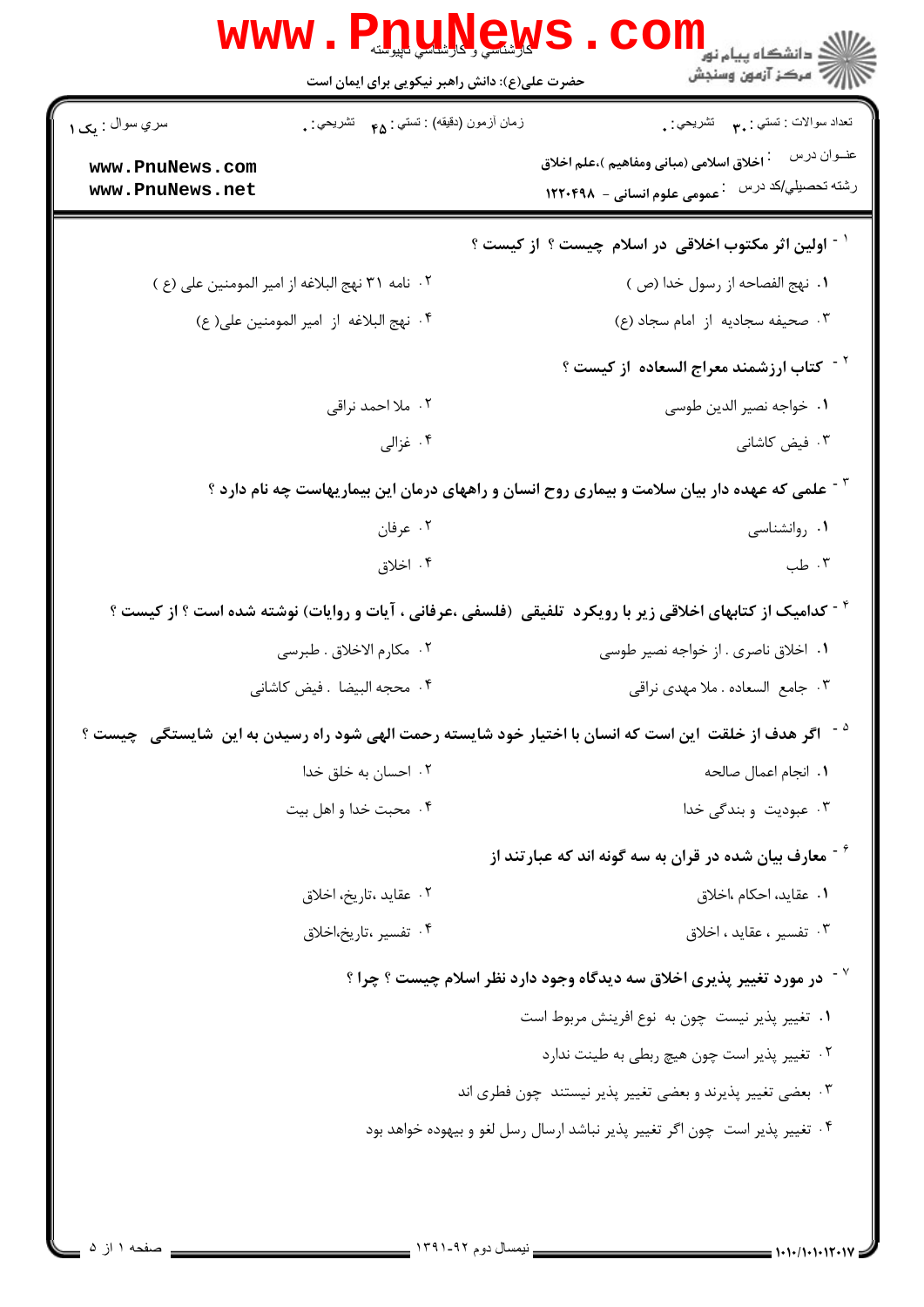|                                                                                         | <b>WWW.Phylinews</b><br>حضرت علی(ع): دانش راهبر نیکویی برای ایمان است                                                                                          | ی دانشگاه پیام نور<br>آقای دانشگاه پیام نور<br>آقایم میکنا آنهون وسنجش                                                          |  |  |  |  |
|-----------------------------------------------------------------------------------------|----------------------------------------------------------------------------------------------------------------------------------------------------------------|---------------------------------------------------------------------------------------------------------------------------------|--|--|--|--|
| سري سوال : ۱ يک                                                                         | زمان أزمون (دقيقه) : تستي : <sub>۴۵</sub> تشريحي : <sub>•</sub>                                                                                                | تعداد سوالات : تستي : پم       تشريحي : <sub>.</sub>                                                                            |  |  |  |  |
| www.PnuNews.com<br>www.PnuNews.net                                                      |                                                                                                                                                                | عنــوان درس<br><sup>:</sup> اخلاق اسلامی (مبانی ومفاهیم )،علم اخلاق<br>رشته تحصیلي/کد در سن عمومی علوم انسانی – ۱۲۲۰۴۹۸         |  |  |  |  |
| <sup>^ -</sup> كدام دسته از فضائل اخلاقی بعنوان پایه دیگر صفات  اخلاقی محسوب  می گردد ؟ |                                                                                                                                                                |                                                                                                                                 |  |  |  |  |
|                                                                                         | ۰۲ فضائل اخلاقی ایمانی                                                                                                                                         | ٠١. فضائل اخلاقي عام                                                                                                            |  |  |  |  |
|                                                                                         | ۰۴ فضائل اخلاقي عام و ايماني                                                                                                                                   | ۰۳ فضائل اخلاقی اجتماعی                                                                                                         |  |  |  |  |
|                                                                                         | <sup>۹ -</sup> این جمله «حضرت علی (ع ) بهترین مردم است هر کس از پذیرش او سر باز زند کافر است ای انصار فرزندان خود را بر<br>محبت علي( ع) تربيت كنيد » از كيست ؟ |                                                                                                                                 |  |  |  |  |
|                                                                                         | ۰۲ سلمان فارسى                                                                                                                                                 | ٠١. جابر بن عبدالله انصارى                                                                                                      |  |  |  |  |
|                                                                                         | ۰۴ ابوذر غفاری                                                                                                                                                 | ۰۳ عمار یاسر                                                                                                                    |  |  |  |  |
|                                                                                         |                                                                                                                                                                | <sup>٬ -</sup> منشا تسليم خدا بودن چيست ؟                                                                                       |  |  |  |  |
|                                                                                         | ۰۲ شناخت عمیق و دقیق خداوند و محبت به او                                                                                                                       | ۰۱ محبت وعشق به خداوند                                                                                                          |  |  |  |  |
|                                                                                         | ۰۴ ترس از مرگ و جهنم                                                                                                                                           | ۰۳ دوري از گناه                                                                                                                 |  |  |  |  |
|                                                                                         |                                                                                                                                                                | `` - آيه«انما يخشى الله من عباده العلما »بيان كننده چيست ؟                                                                      |  |  |  |  |
|                                                                                         | ۰۲ منشا ترس از خدا که علم است                                                                                                                                  | ۰۱ منشا عبادت الهی که ترس است                                                                                                   |  |  |  |  |
|                                                                                         | ۰۴ منشا علم که خشیت الهی است                                                                                                                                   | ۰۳ منشا ترس از خدا که عبادت است                                                                                                 |  |  |  |  |
|                                                                                         |                                                                                                                                                                | <sup>۱۲ -</sup> رهایی از ترس و اضطراب  ،  بی نیازی از غیر خدا و رسیدن به عزت ، قدرتمند شدن ، از آثار کدامیک از فضائل اخلاقی است |  |  |  |  |
| ۰۴ خوف و رجا                                                                            | ۰۳ تسليم خدا بودن                                                                                                                                              | ۰۲ توکل به خدا<br>۰۱ محبت به خدا                                                                                                |  |  |  |  |
|                                                                                         |                                                                                                                                                                | <sup>۱۳ -</sup> کدام گزینه بیانگر  عناصر شکر و تعریف شکر رفتاری می باشد ؟                                                       |  |  |  |  |
|                                                                                         |                                                                                                                                                                | ۰۱ زبانی و قلبی و شناختی - نعمتهای خدا را در راهی که او دستور داده به کار برد                                                   |  |  |  |  |
|                                                                                         |                                                                                                                                                                | ۰۲ شناختی . قلبی . رفتاری - نعمتهای خدا را در راهی که او دستور داده به کار برد                                                  |  |  |  |  |
|                                                                                         |                                                                                                                                                                | ۰۳ زبانی . قلبی . رفتاری - نعمتهای خدا را در راهی که او دستور داده به کار برد                                                   |  |  |  |  |
|                                                                                         |                                                                                                                                                                | ۰۴ شناختی . قلبی . رفتاری-مرتکب گناه نشود                                                                                       |  |  |  |  |
|                                                                                         |                                                                                                                                                                | <sup>۱۴ -</sup> با لاترین مرتبه اخلاص چیست ؟                                                                                    |  |  |  |  |
|                                                                                         | ۰۲ رسیدن به رضای خداوند                                                                                                                                        | ٠١. رسيدن به ثواب الهي                                                                                                          |  |  |  |  |
|                                                                                         | ۰۴ دوری خشم خدا                                                                                                                                                | ۰۳ دوری از عقاب خداوند                                                                                                          |  |  |  |  |
|                                                                                         |                                                                                                                                                                |                                                                                                                                 |  |  |  |  |

Ē.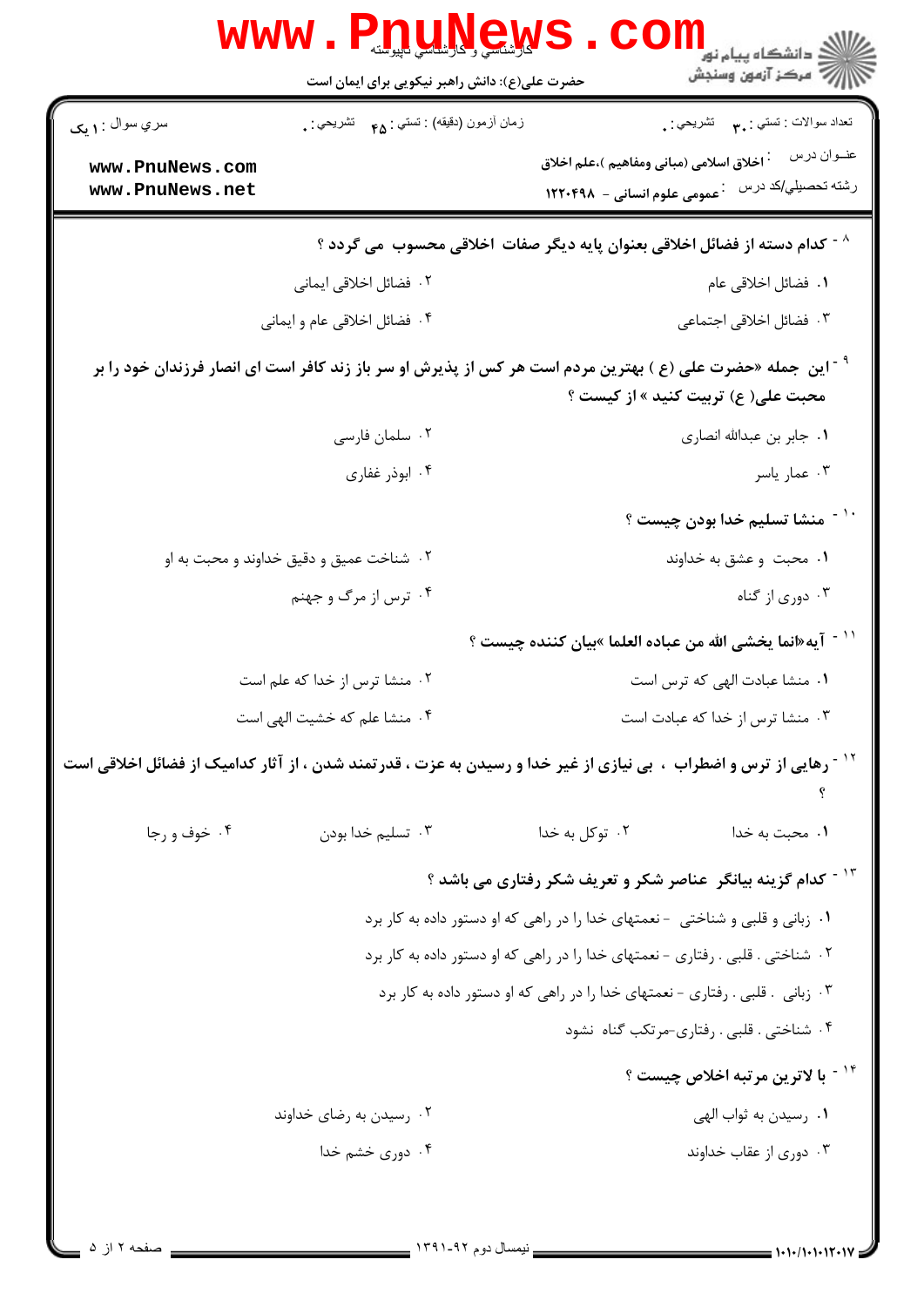| ڪ دانشڪاه پيا <sub>م</sub> نور<br>7 مرڪز آزمون وسنڊش                                                                                             | حضرت علی(ع): دانش راهبر نیکویی برای ایمان است        |                                    |
|--------------------------------------------------------------------------------------------------------------------------------------------------|------------------------------------------------------|------------------------------------|
| تعداد سوالات : تستي : پم       تشريحي : .                                                                                                        | زمان أزمون (دقيقه) : تستي : <sub>۴۵</sub> تشريحي : . | سري سوال : ۱ يک                    |
| عنــوان درس<br><sup>:</sup> اخلاق اسلامی (مبانی ومفاهیم )،علم اخلاق<br>رشته تحصيلي/كد درس<br>عمومی علوم انسانی - ۱۲۲۰۴۹۸                         |                                                      | www.PnuNews.com<br>www.PnuNews.net |
| <sup>۱۵ -</sup> آیه « والذین اذا  انفقوا لم یسرفوا و لم یقتروا وکانوا بین ذالک قواما » به کدام فضیلت  اخلاقی اشاره دارد ؟                        |                                                      |                                    |
| ۰۲ اسراف<br>۰۱ انفاق                                                                                                                             | ۰۳ اعتدال و میانه روی                                | ۰۴ صرفه جویی                       |
| ۱ <sup>۶ -</sup> این جمله را 《اگر به شکل انسانی ظاهر می گشت بی تردید در زیبایی نظیر نداشت»امیرالمومنین (ع)در مورد کدام<br>فضيلت اخلاقي فرمودند ؟ |                                                      |                                    |
| ۰۲ احسان<br>۱. اخلاص                                                                                                                             | ۰۳ انصاف                                             | ۰۴ عدالت                           |
| <sup>۱۷ -</sup> تفاوت احسان و عدل در چیست ؟                                                                                                      |                                                      |                                    |
| ٠١ احسان فضيلت ايماني است عدل فضيلت اجتماعي است                                                                                                  |                                                      |                                    |
| ۰۲ عدل فضیلت ایمانی است احسان فضیلت اجتماعی است                                                                                                  |                                                      |                                    |
| ۰۳ احسان ادای حق صاحب حق است اما عدل انجام کار است نه در برابر کار نه در برابر مزد                                                               |                                                      |                                    |
| ۰۴ عدل ادای حق صاحب حق است اما احسان انجام کار است نه در برابر کار نه در برابر مزد                                                               |                                                      |                                    |
| امام صادق (ع)آیه قرآن که فرمود:« با پدر ومادر به نیکی سخن بگو »را چگونه تفسیر نمودند ؟                                                           |                                                      |                                    |
| ۰۱ اگر ترا زدند با انها بلند سخن مگو                                                                                                             | ۰۲ با آنها به نرمی سخن بگو                           |                                    |
| ۰۳ اگر ترا زدند بگو خداوند شما را بیامرزد                                                                                                        | ۰۴ اگر ترا زدند ساکت باش                             |                                    |
| <sup>۱۹ -</sup> اسلام در ۱حسان به دیگران احسان به پدر و مادر را در چه رتبه ای قرار دارد ؟                                                        |                                                      |                                    |
| ۰۱ در اولويت نخست                                                                                                                                | ۰۲ بعد از احسان به خویشاوندان                        |                                    |
| ۰۳ بعد از احسان به يتيمان                                                                                                                        | ۰۴ بعد از ایمان به خدا                               |                                    |
| <sup>۲۰ -</sup> یکی از مهمترین موانع احسان به پدر و مادر چیست ؟                                                                                  |                                                      |                                    |
| ۰۲ جهل و نادانی<br>۰۱ حسادت                                                                                                                      | ۰۳ تکبر و غرور                                       | ۰۴ بخل                             |
| <sup>۲۱ -</sup> عدالت در فقه به چه معنی می باشد ؟                                                                                                |                                                      |                                    |
| ٠١. پيروى دستورات الهى و دورى كردن از گناه                                                                                                       |                                                      |                                    |
| ۰۲ صفتی نفسانی که موجب پیروی قوه عامله از عاقله می گردد                                                                                          |                                                      |                                    |
| ۰۳ صفتی نفسانی که موجب پیروی قوه عاقله از عامله می گردد                                                                                          |                                                      |                                    |
| ۰۴ هر چیزی را در جای مناسب خود قرار دادن                                                                                                         |                                                      |                                    |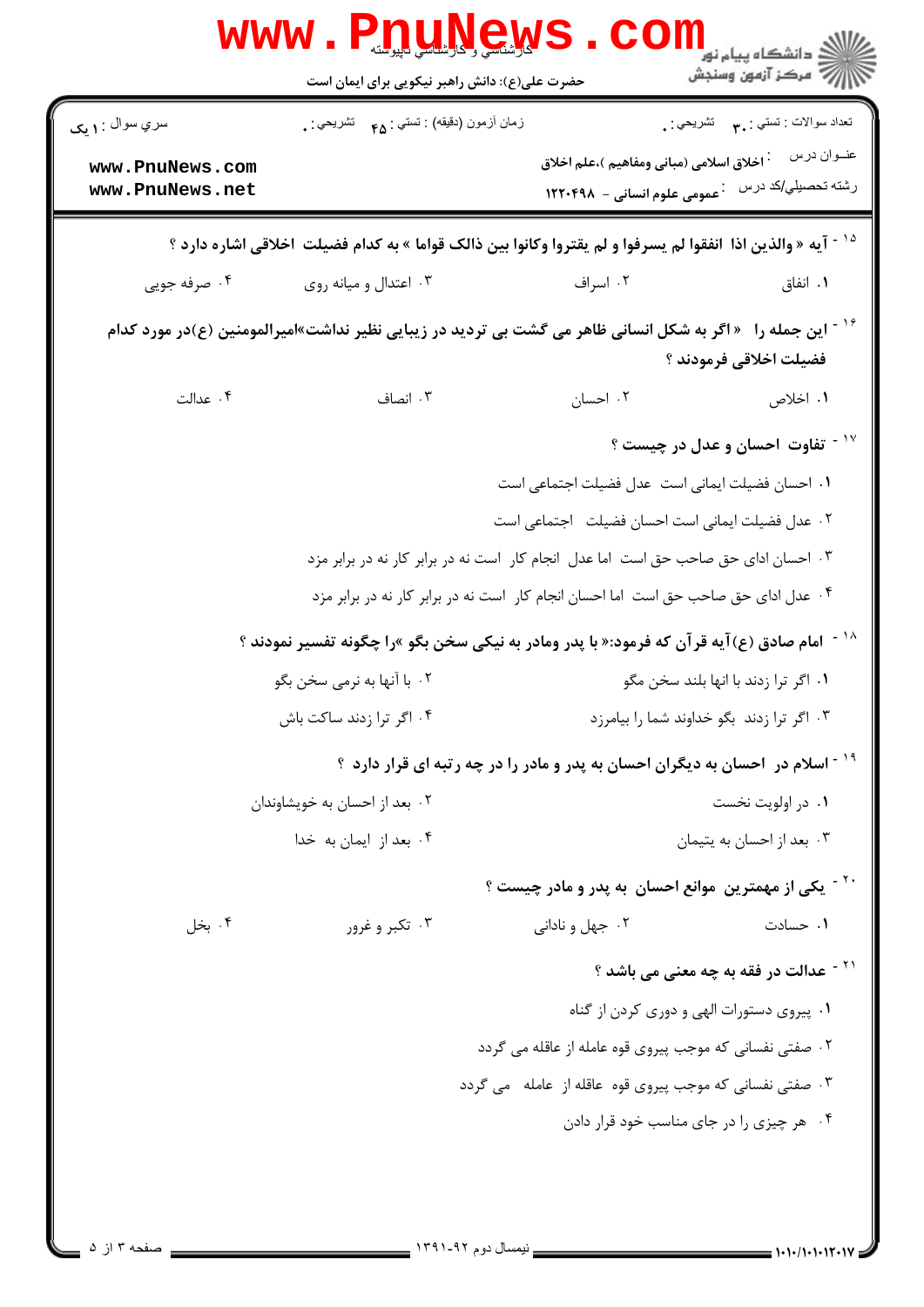|                                    | <b>www.Pnuney</b>                                | دانشڪاه پيا <sub>م</sub> نور<br>اڳ مرڪز آزمون وسنڊش                                                                              |
|------------------------------------|--------------------------------------------------|----------------------------------------------------------------------------------------------------------------------------------|
|                                    | حضرت علی(ع): دانش راهبر نیکویی برای ایمان است    |                                                                                                                                  |
| سري سوال : ۱ يک                    | زمان أزمون (دقيقه) : تستي : ۴۵ — تشريحي : .      | تعداد سوالات : تستي : پم       تشريحي : .                                                                                        |
| www.PnuNews.com<br>www.PnuNews.net |                                                  | عنــوان درس<br><sup>:</sup> اخلاق اسلامی (مبانی ومفاهیم )،علم اخلاق<br>رشته تحصيلي/كد درس<br>عمومی علوم انسانی - ۱۲۲۰۴۹۸ $\cdot$ |
|                                    |                                                  | <sup>۲۲ -</sup> در چه صورتی امر به معروف  و نهی از منکر با خطر جانی  و مالی هم ساقط <u>نمی شود</u> ؟                             |
|                                    |                                                  | ۰۱ کسی نباشد که به این تکلیف عمل کند                                                                                             |
|                                    |                                                  | ۰۲ با علم به اینکه امر به معروف و نهی از منکر تاثیر گذار است                                                                     |
|                                    |                                                  | ۰۳ ترکشان موجب نابودی دین یا بدعت و تحریف در دین شود                                                                             |
|                                    |                                                  | ۰۴ اگر خطر قابل جبران باشد                                                                                                       |
|                                    |                                                  | <sup>۲۳ -</sup> آخرین مرتبه امر به معروف ونهی از منکر چیست ؟ به عهده کیست ؟                                                      |
|                                    | ۰۲ قلبی است – همه مکلفین است                     | ٠١ عملي است - هر كسى كه توان دارد                                                                                                |
|                                    | ۰۴ عملی است - حاکم شرعی                          | ۰۳ عملی- علما                                                                                                                    |
|                                    |                                                  | <sup>11 -</sup> عفت چیست ؟ و چه زمانی حاصل می شود ؟                                                                              |
|                                    |                                                  | ٠١ حالتي كه با اعتدال  قوه عامله  بوجود مي آيد – وقتي قوه عاقله تابع قوه عامله باشد                                              |
|                                    |                                                  | ٢. حالتي كه با اعتدال  قوه عامله  بوجود مي آيد - وقتي قوه عامله تابع قوه عاقله باشد                                              |
|                                    |                                                  | ٠٣ حالتي كه با اعتدال  قوه شهوت بوجود مي آيد – وقتي قوه شهويه تابع قوه عامله باشد                                                |
|                                    |                                                  | ۰ <sup>۲</sup> حالتی که با اعتدال  قوه شهوت بوجود می آید – وقتی که  قوه شهویه  تابع قوه عاقله  باشد                              |
|                                    |                                                  | <sup>۲۵ -</sup> عوامل کنترل و مقابله با شهوت جنسی از نظر مرحوم نراقی چیست ؟                                                      |
|                                    |                                                  | ۰۱ اندیشه در آثار آن - دوری از عوامل تحریک -روزه گرفتن و گرسنگی                                                                  |
|                                    |                                                  | ۰۲ اندیشه در آثار آن - دوری از عوامل تحریک - دور شدن از جامعه                                                                    |
|                                    |                                                  | ۰۳ دوری از عوامل تحریک - دور شدن از جامعه -روزه گرفتن و گرسنگی                                                                   |
|                                    |                                                  | ۰۴ اندیشه در اثارآن - دور شدن از جامعه -روزه گرفتن و گرسنگی                                                                      |
|                                    |                                                  | <sup>۲۶ -</sup> بر اساس قرآن سخن نیکو چگونه سخنی  می باشد ؟                                                                      |
|                                    | ۰۲ سخن راستی که نه بیهوده است نه پیامد منفی دارد | ۰۱ راست باشد                                                                                                                     |
|                                    | ۰۴ سودمند باشد                                   | ۰۳ سخن راستی که مورد پسند مردم باشد                                                                                              |